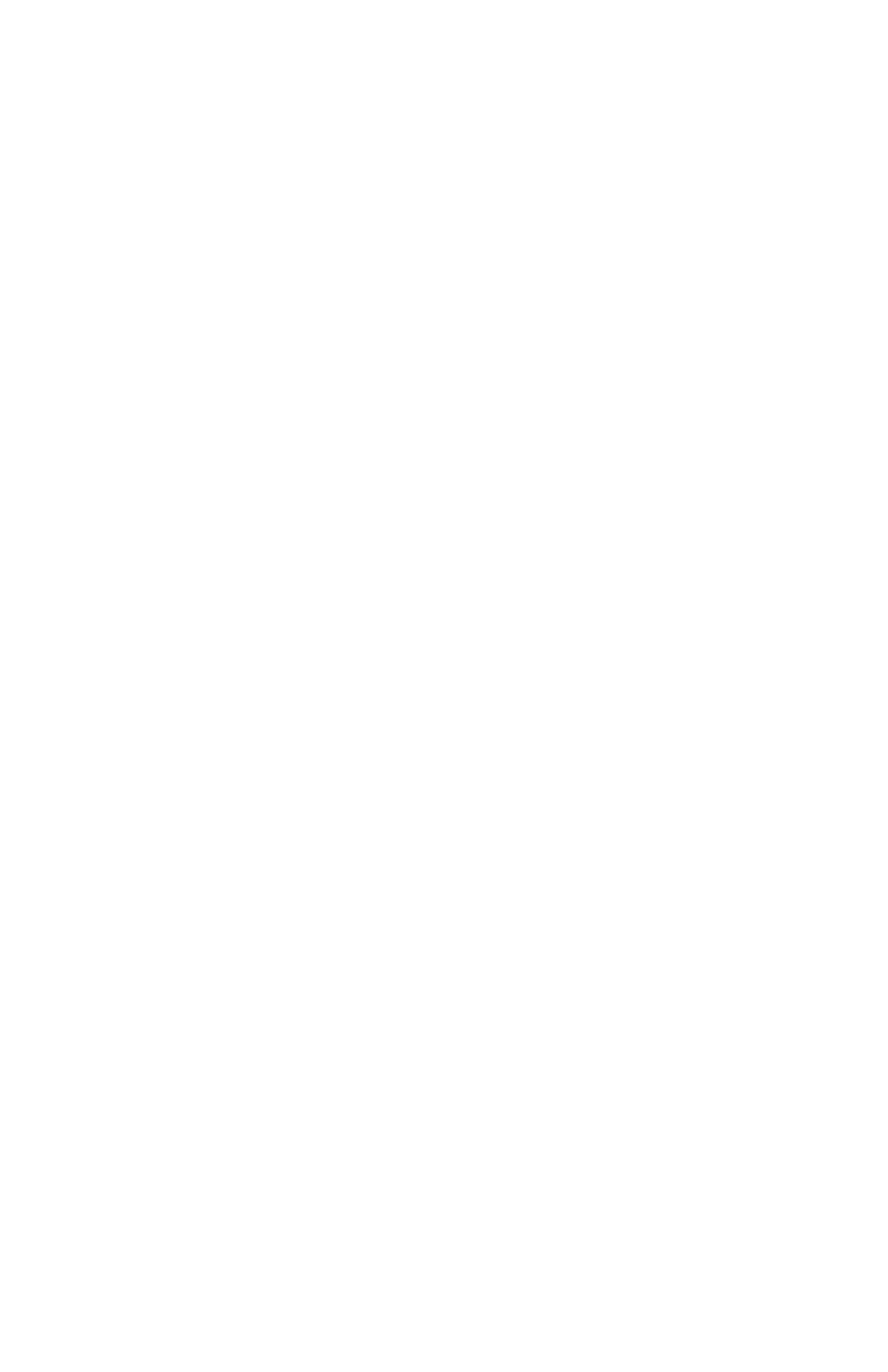## **Table of Contents**

Electrocleansing.com Electrobooster.com 2011-2014

### **Return Policy and Warranty**

**Return Policy:** The EB22 is an experimental device and, therefore, we cannot offer refunds. All sales are final.

**Warranty:** Electrobooster.com warrants the EB22 against defects in material or workmanship for a period of one year from date of purchase. We will repair or replace unit at our discretion. Contact pads and gels are consumables and are not covered by this warranty. Warranty does not cover accident, misuse, or abuse. If the EB22 is not operating correctly, please contact us and we will provide troubleshooting. If necessary, all returns for repair must be pre-authorized and shipped prepaid.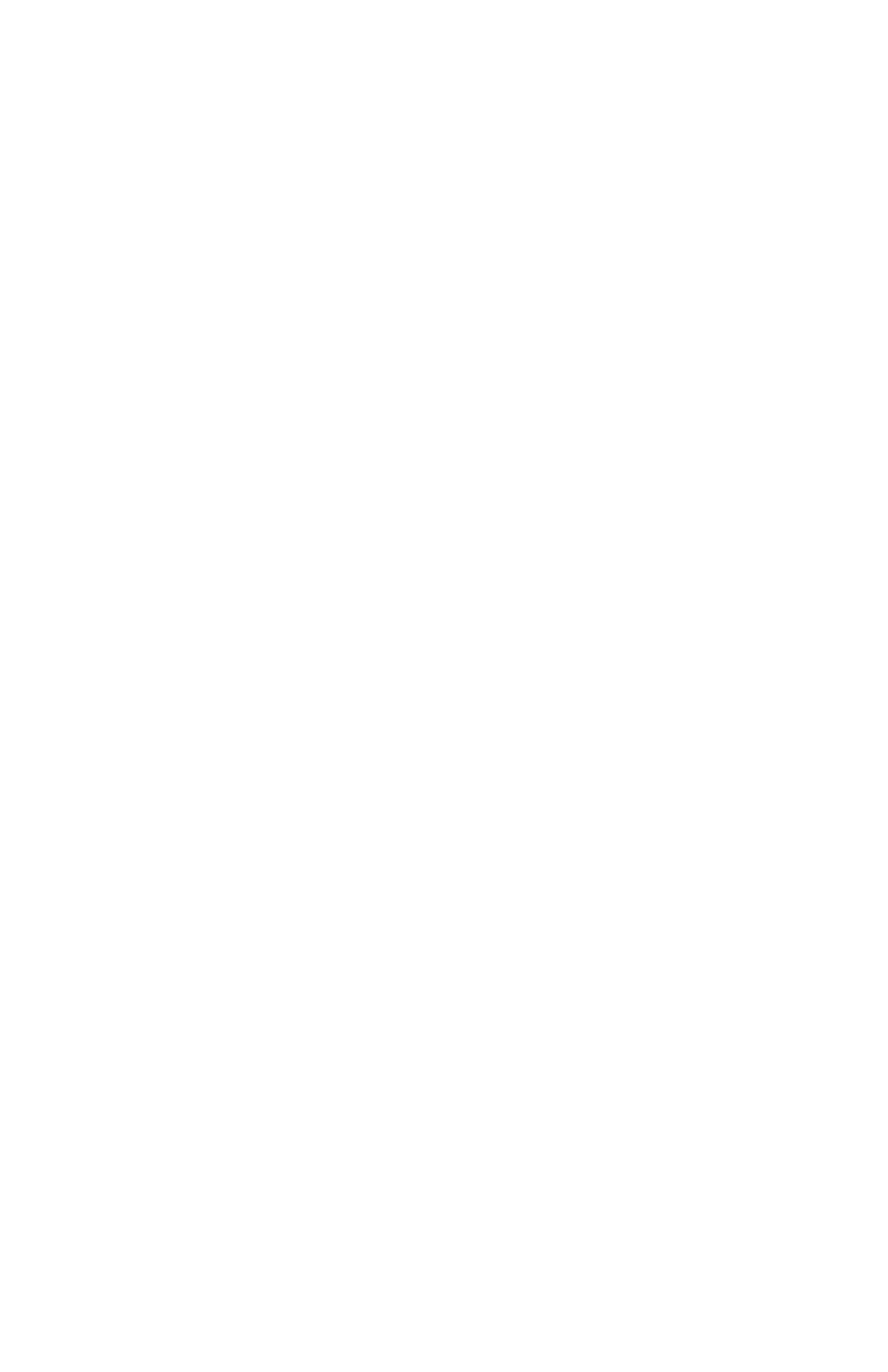### **Getting Started**

#### **You will need:**

- EB22 Electrobooster Kit
- A computer or a laptop that is capable of sound.



**1.** To get started, visit the website: **[www.Electrocleansing.com](http://www.ElectroCleansing.com/)**

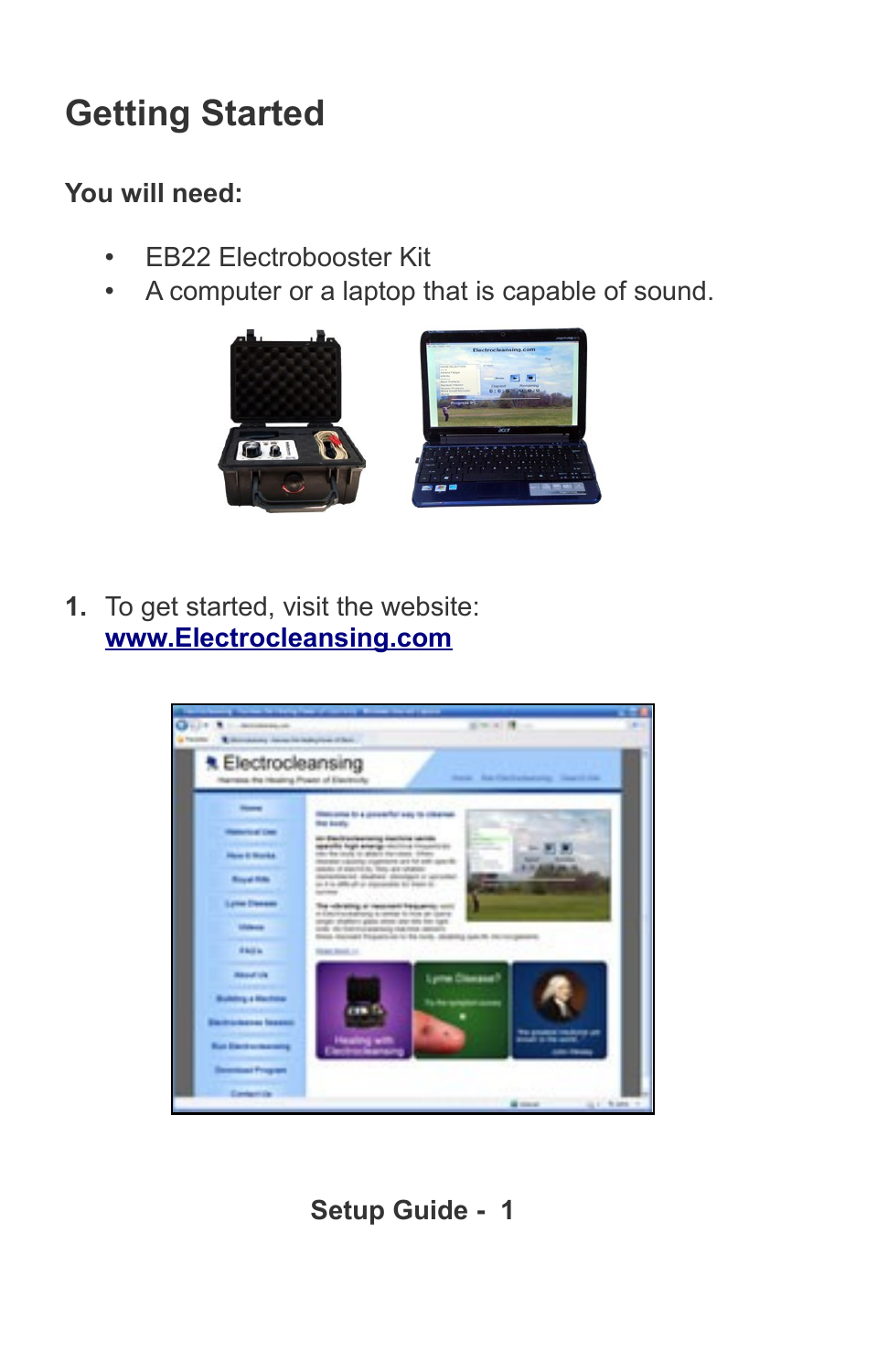**2.** Turn off any other programs running on your computer so they do not interrupt your session.

*Note: Turning off music players and noisy websites is obvious, but even instant messaging programs running in the task bar can pop up and produce unexpected sound interference.*

**3.** If you are planning to use the Electrobooster offline, download the program to your desktop. Click Download Program on the website and follow the directions for installation. Double click the "Electrocleansing.swf" icon on the desk top. Then click the "Maximize" button (center button at the top right of the Electrocleansing window) to expand to a full screen.



**4. OR** if you wish to run the program over the internet using a browser, follow the link **Run Electrocleansing**. Then click the F11 button to toggle to a full screen.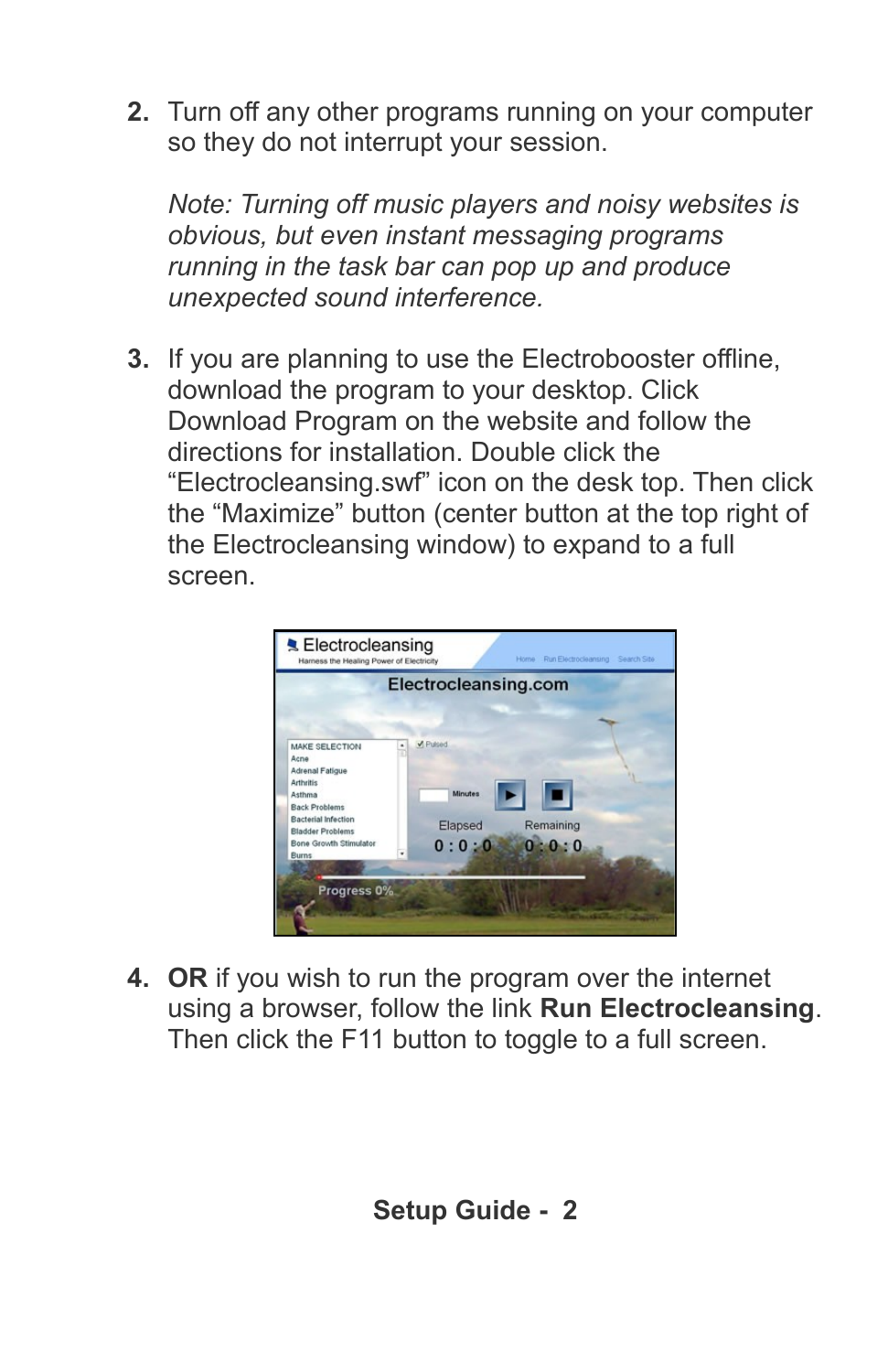**5.** Click on a disorder or specific frequency. To the right of the list is the pulse option. Pulsing the frequencies has been reported to be more effective.



**6.** Enter desired minutes (20 minutes recommended).



**7.** Press the play button to verify your sound system is working. You should hear a frequency being played.



*Note: Adjust the volume. A lower volume will produce milder results, louder is stronger. Keep volume at moderate levels until familiar with the Electrobooster.*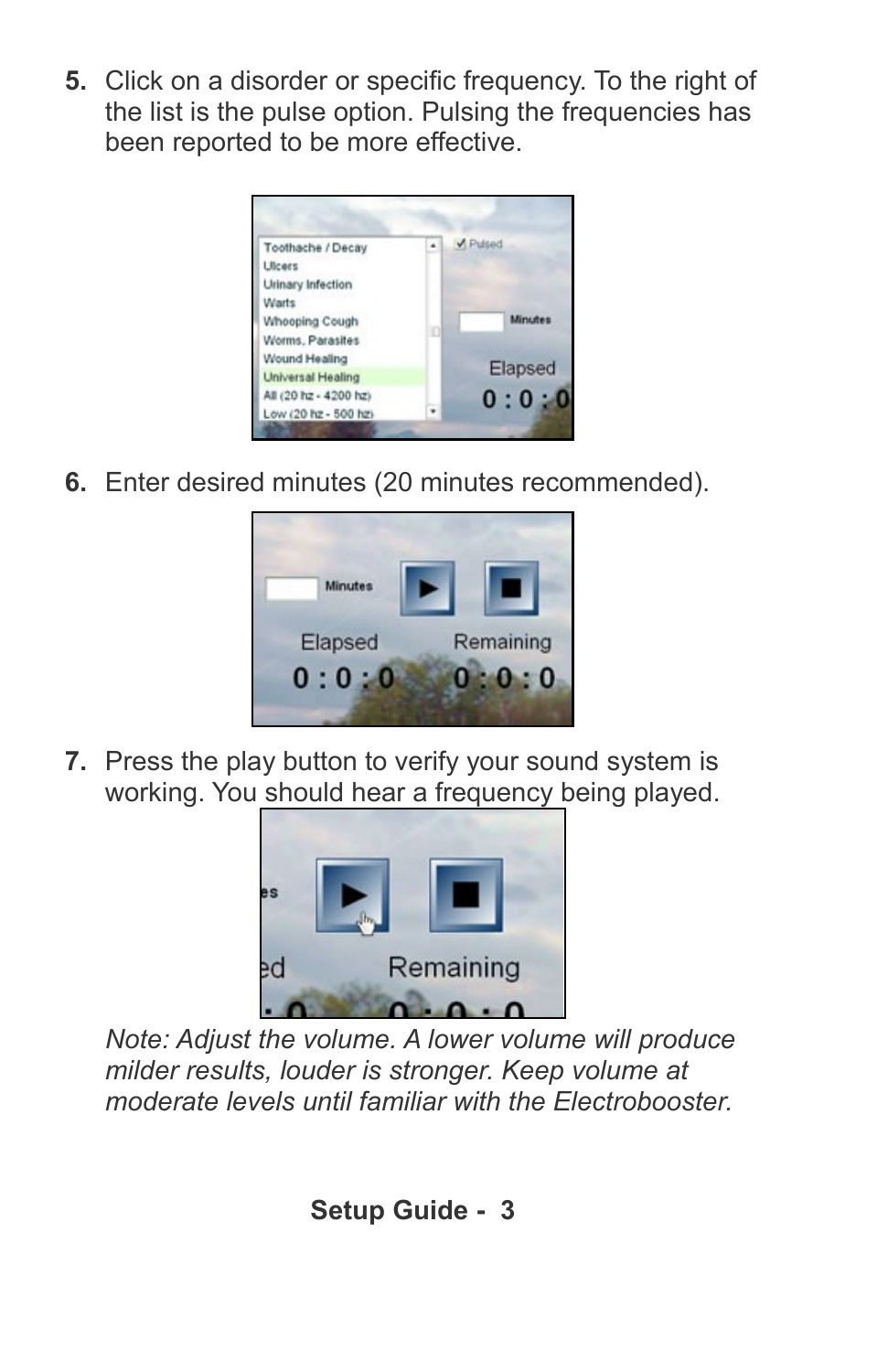**8.** Once sound and volume has been verified, open the EB22 Electrobooster kit. For the protection of the machine, the case is waterproof and the latches can be a bit stiff.



**9.** The pads are stored in the lid, behind the foam. This is also a convenient place to store this manual.

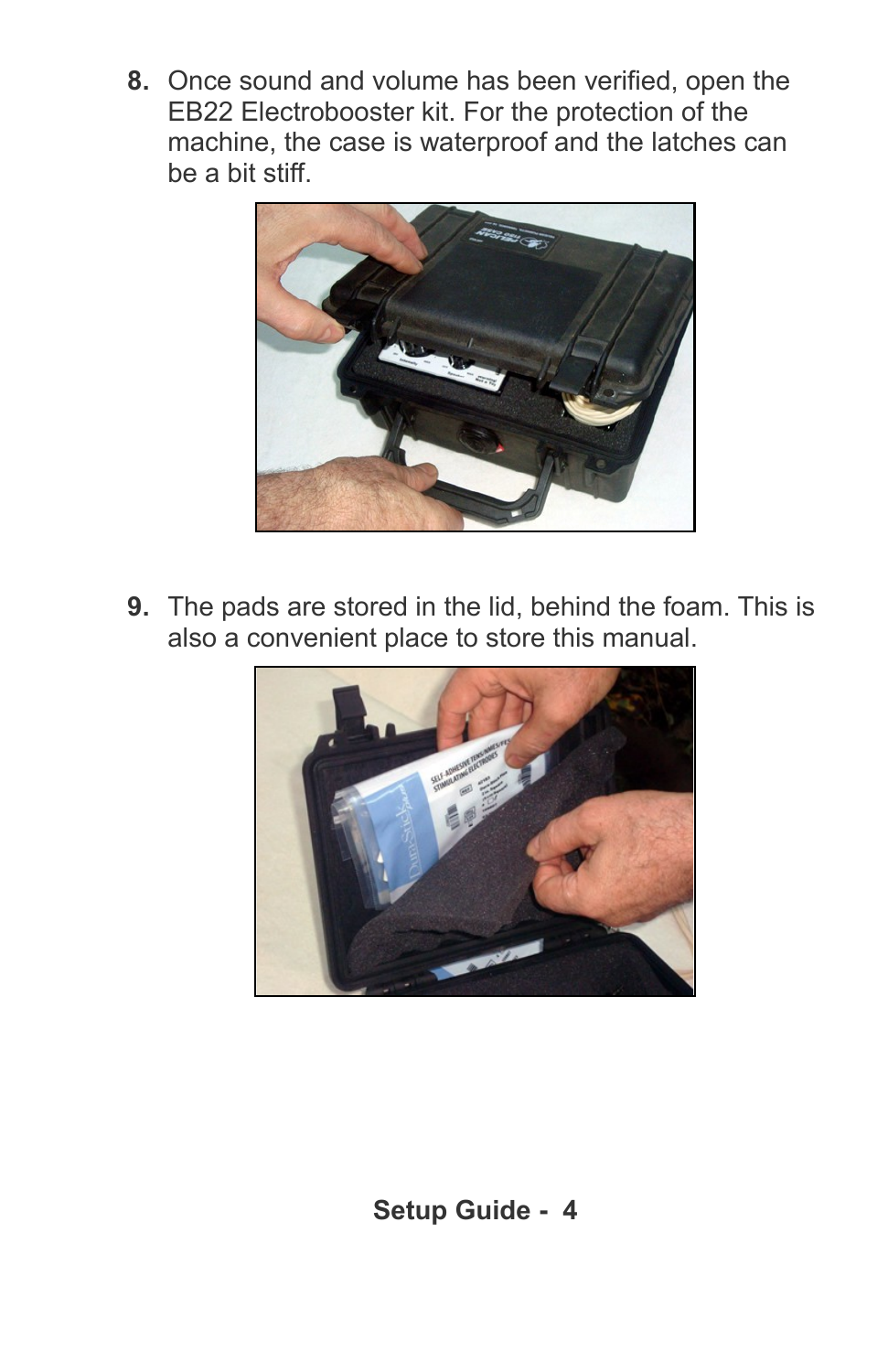**10.**The EB22 Electrobooster is designed to remain in the case during use.

#### **You should have:**

- One 12 volt power adapter cord (A)
- One white connector cable (B)
- One black sound cable (C)
- Optional 12 volt car adapter (D)

It may seem like a lot of cables, but don't worry. The jacks are different sizes and you can only plug the correct cable into the corresponding jack.

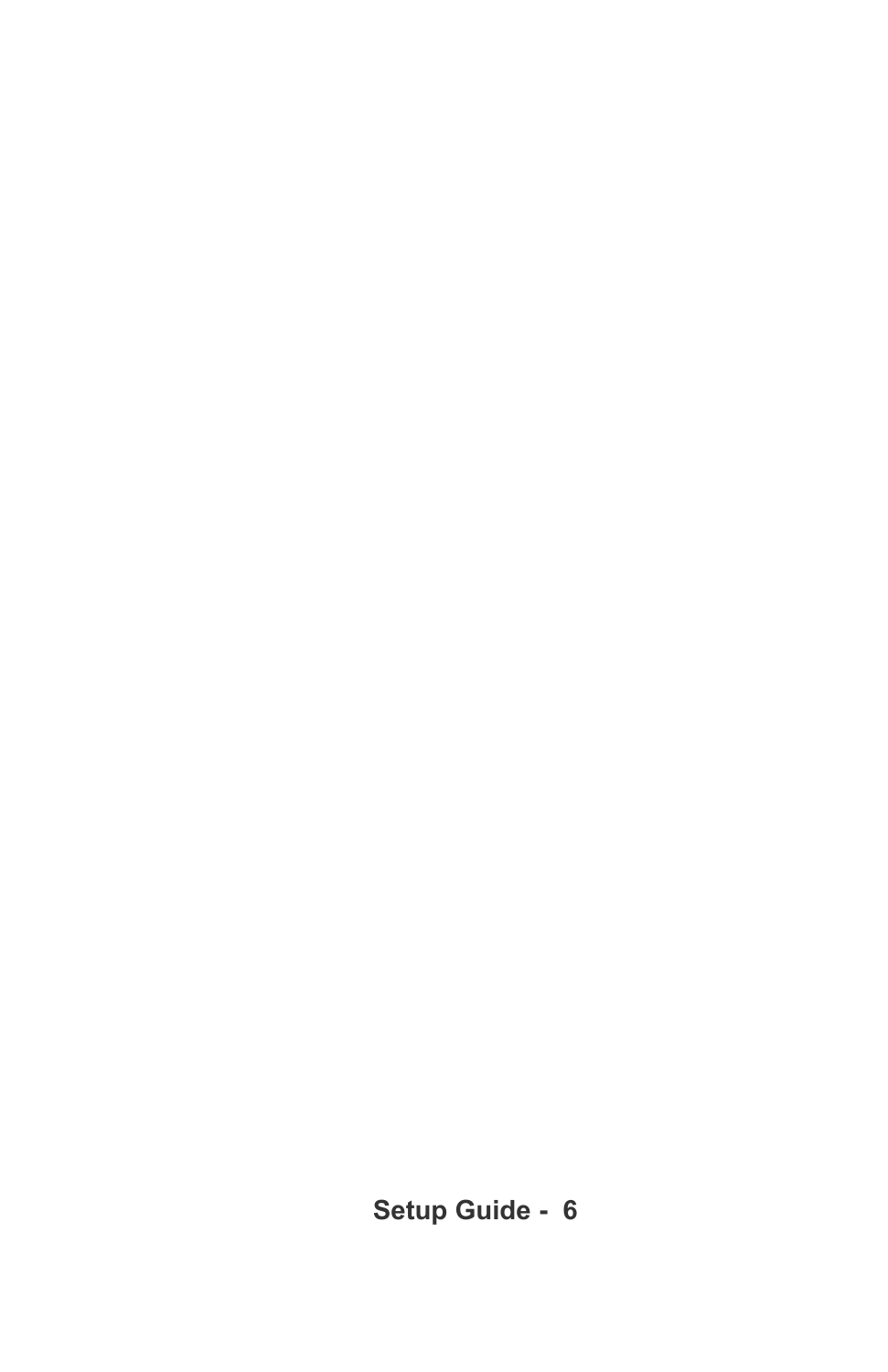### **Connecting the Cables**

**1. Plug the power cord (A)** into a power source. Make sure the volume is turned off before plugging the other end of the power cable into the power jack on the EB22 (marked **10-18VDC**)





**2. Plug the white connector cable (B)** into the jack labeled Pads. Make sure the plug goes in all the way and is firmly seated. Remove a pair of pads from the sealed envelope. (When not in use, store them in the sealed envelope to prevent them from drying out.) You will find that the connector cable splits into two at one end. Push each pin into an electrode connector.

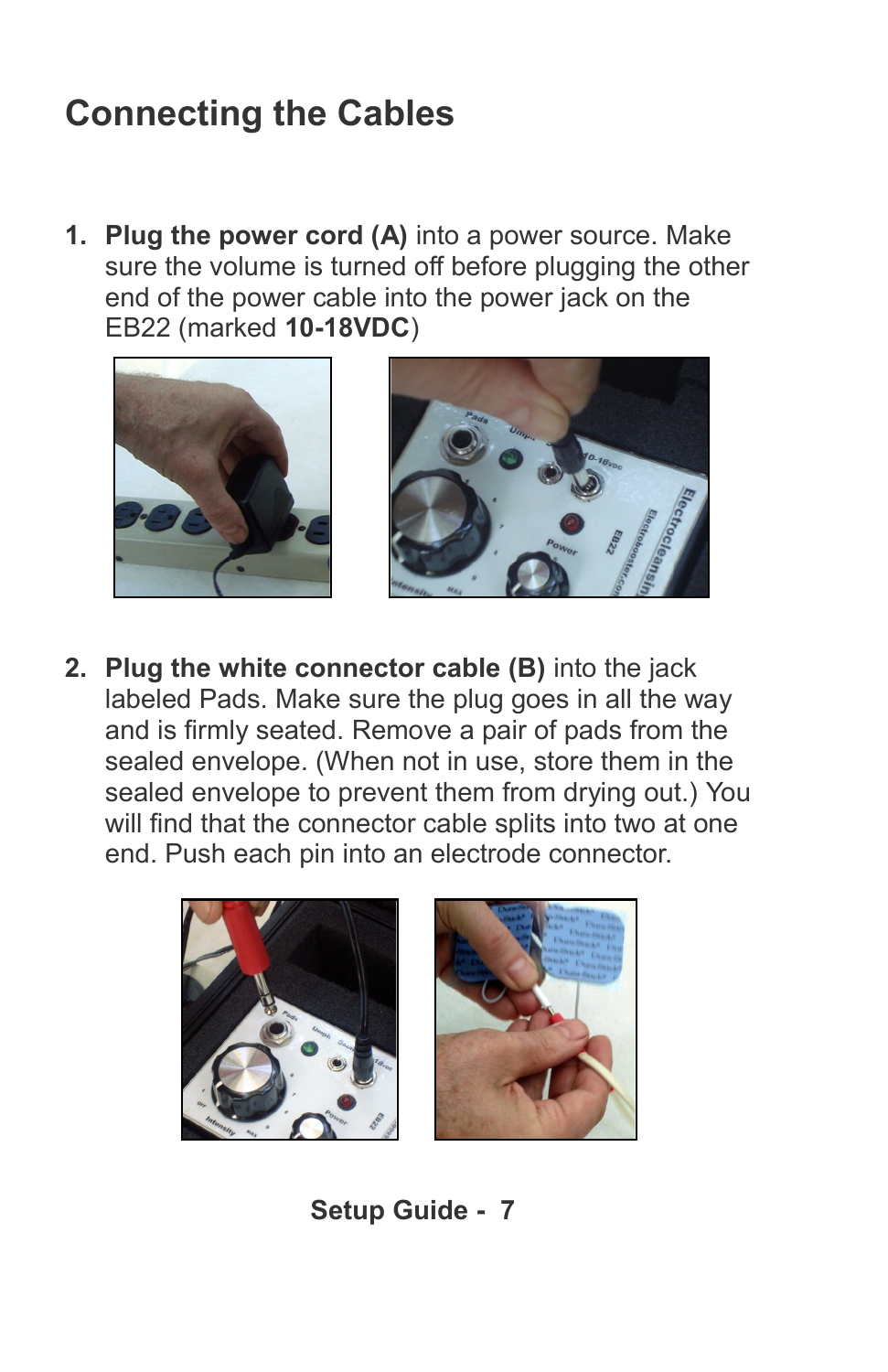**3. Plug the sound cable (C)** into the jack labeled Sound. Plug the other end of the sound plug into the headset jack on the computer (where headphones would be plugged in).



**4.** The machine is ready to use.

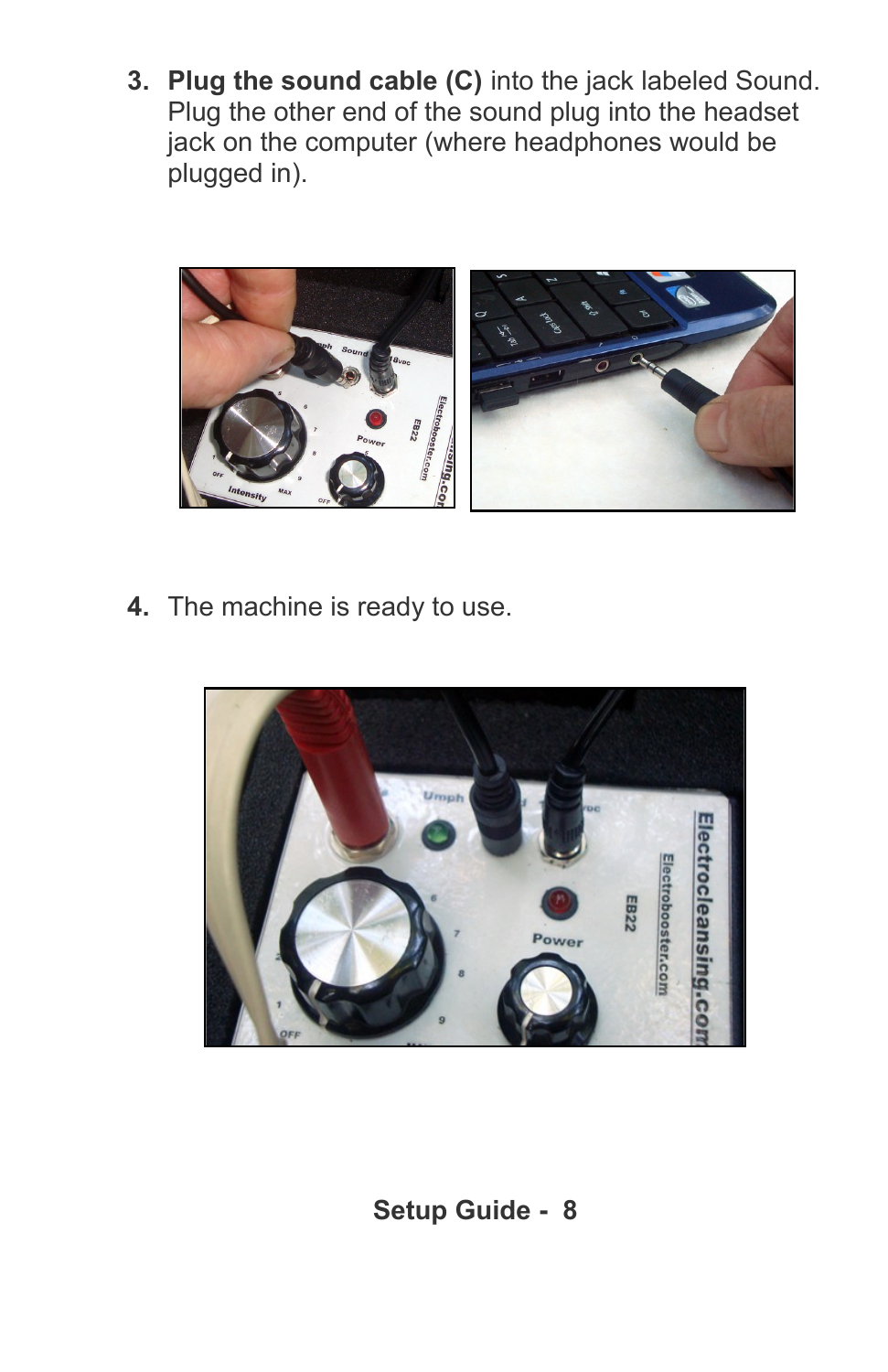### **Running a Session**

**1.** Electricity flows from one pad to the other through the body, generally in the shape of a football. Place a pad on each side of the area you are targeting. The intensity will be strongest where the pad is placed, but it will also effect the area between the pads.



*Note: After the pads have been used many times, you may need to rub several drops of water into the pads to revive the stickiness. Also, if the pads are too old or well used, they may not be reliable electrical conductors. Replace with new ones.*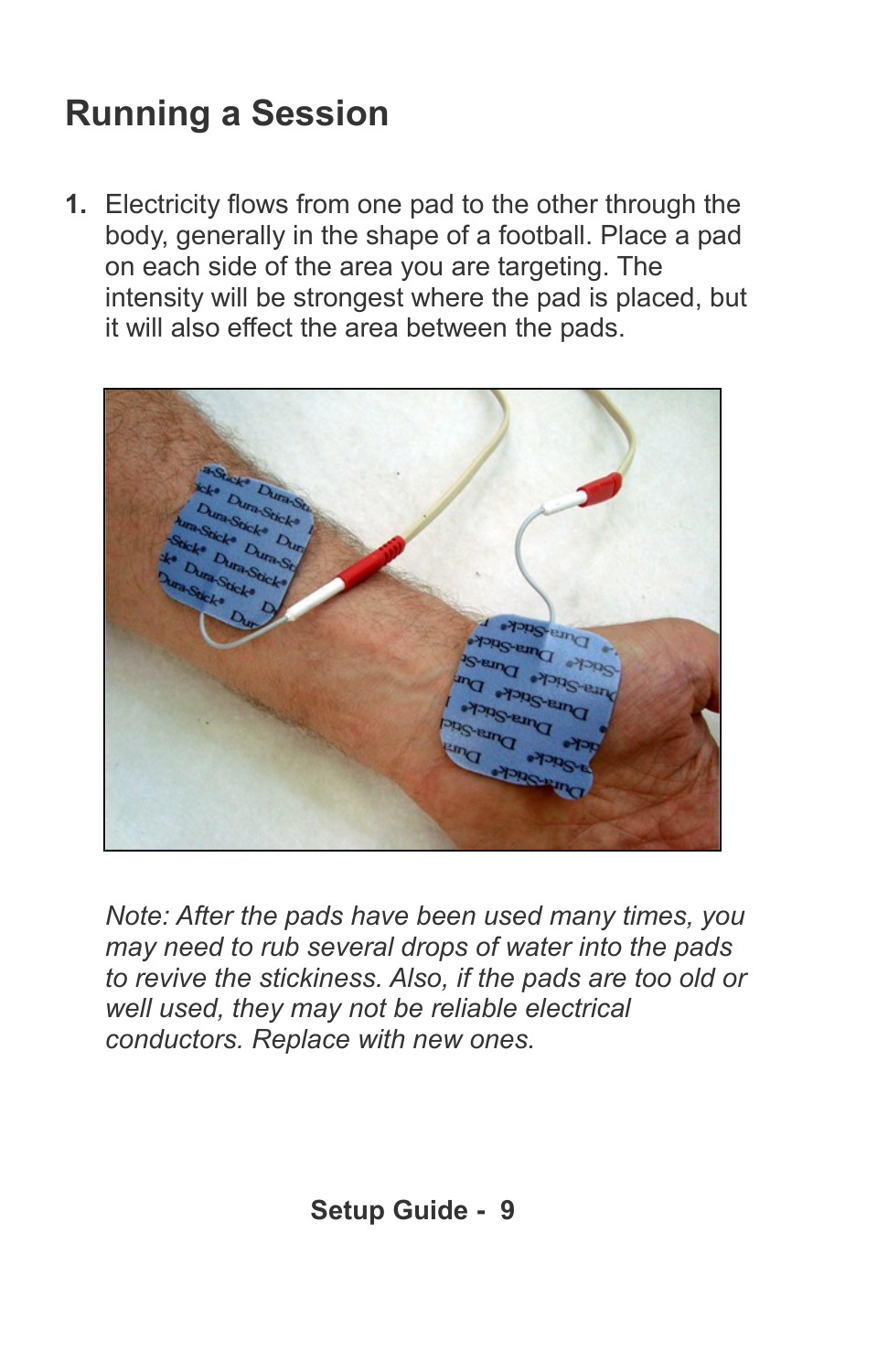**2.** Open the Electrocleansing program, either from your desktop or through a browser (See chapter *Getting Started* at the beginning of this guide). Select a disorder or specific frequency and a session time (20 minutes recommended).



**3.** Press the play button to start the session.



**4.** Turn the Intensity or volume knob just enough to click on. You should see the red power LED light up.

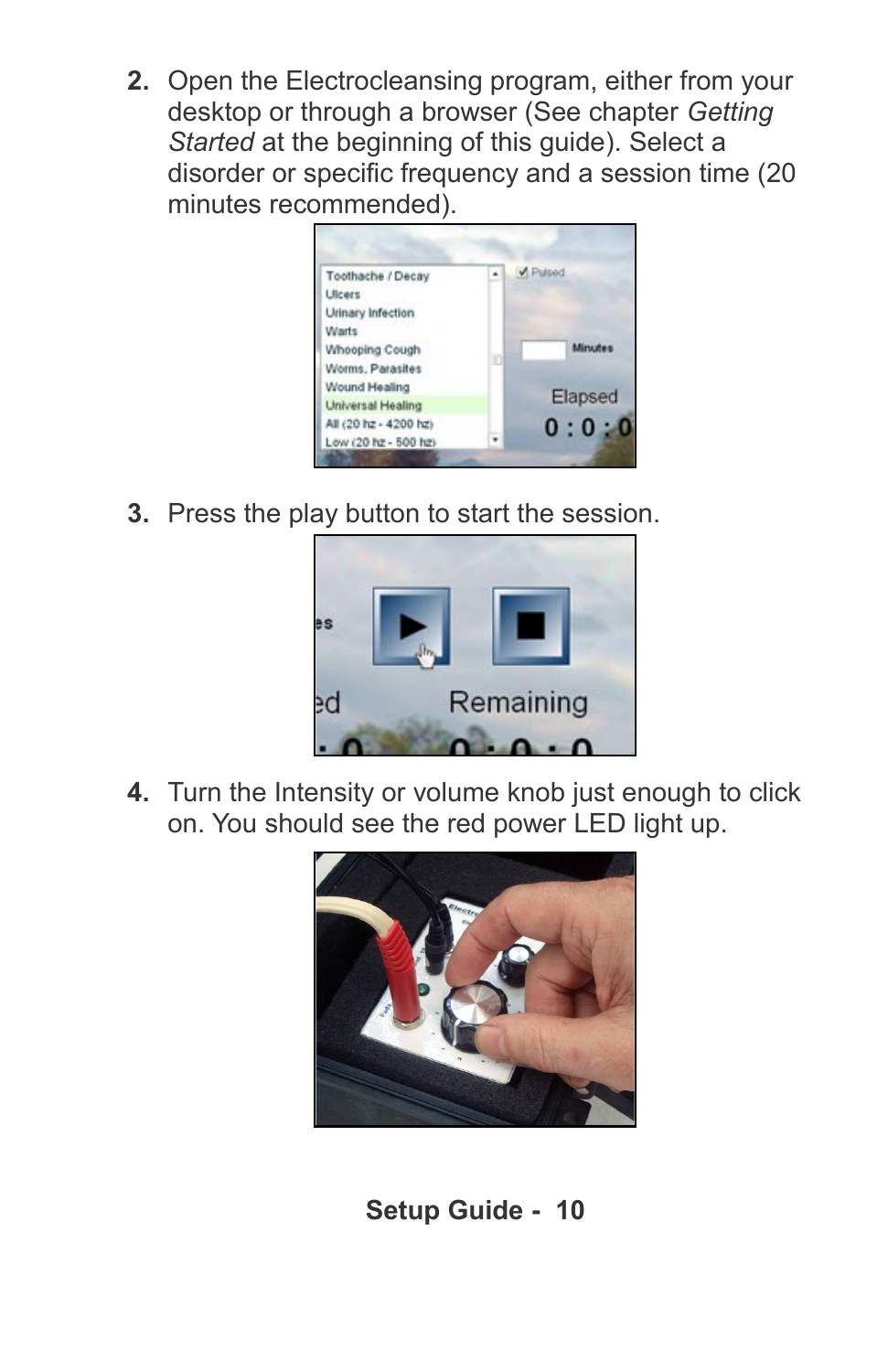**5.** Turn the Speaker knob to full volume so you can hear what's going on. You can adjust it later.



- **6.** Gently turn the Intensity or volume knob until you can hear and feel the electricity (typically between 1 and 3). Do this slowly and with caution until you find a comfortable level. The green Umph light will flash, indicating the strength and intensity.
- **7.** After the session is completed, turn the Intensity dial to the off position before removing the pads from your body.
- **8.** Remove the pads from the pins and place them back on the vinyl sheet. Return them to the envelope and seal it for safe storage.
- **9.** Return the plugs and cables to the storage slot in the kit and the pads envelope to the area in the lid. Close the case and secure the latches. Store the EB22 in a convenient location for the next use.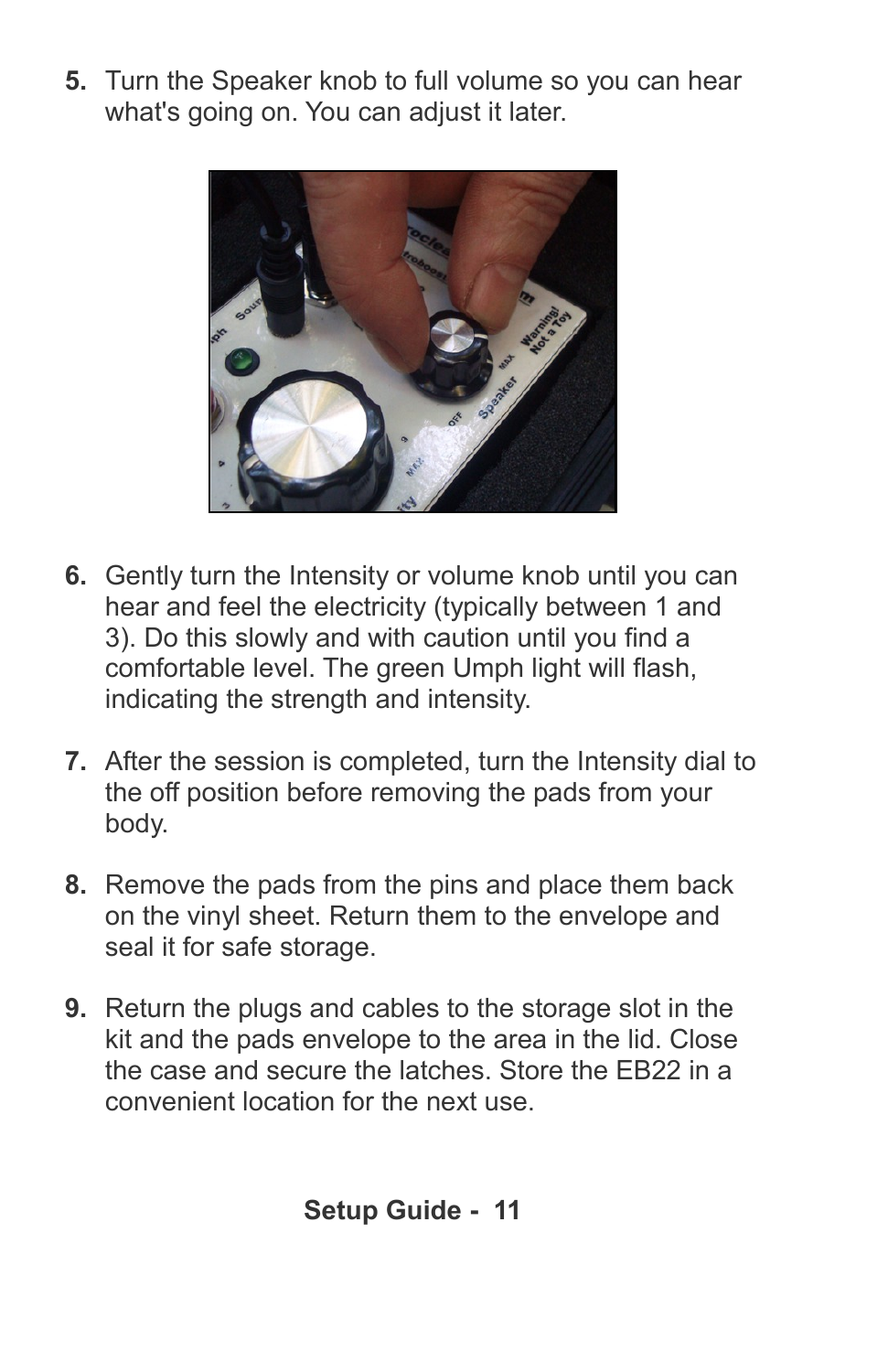

### **General Notes**

#### **Length and Frequency of Session**

Many people enjoy electrocleansing for 20 minutes or more, three times a week, though it's not recommended to exceed 60 minutes per day.

If you experience flu-like symptoms, reduce the frequency or duration of your sessions. The body needs time to flush out the toxins that are being stirred up. Drinking water or lemon water may also help.

#### **Placing the Pads**

The bottom of the feet is the least sensitive. Some areas of the body, such as legs or arms, cause muscles to flex back and forth with the pulsing. This is normal.

Some frequencies are felt much stronger than others. Frequency 727 is much more intense or hotter than 2 Hz.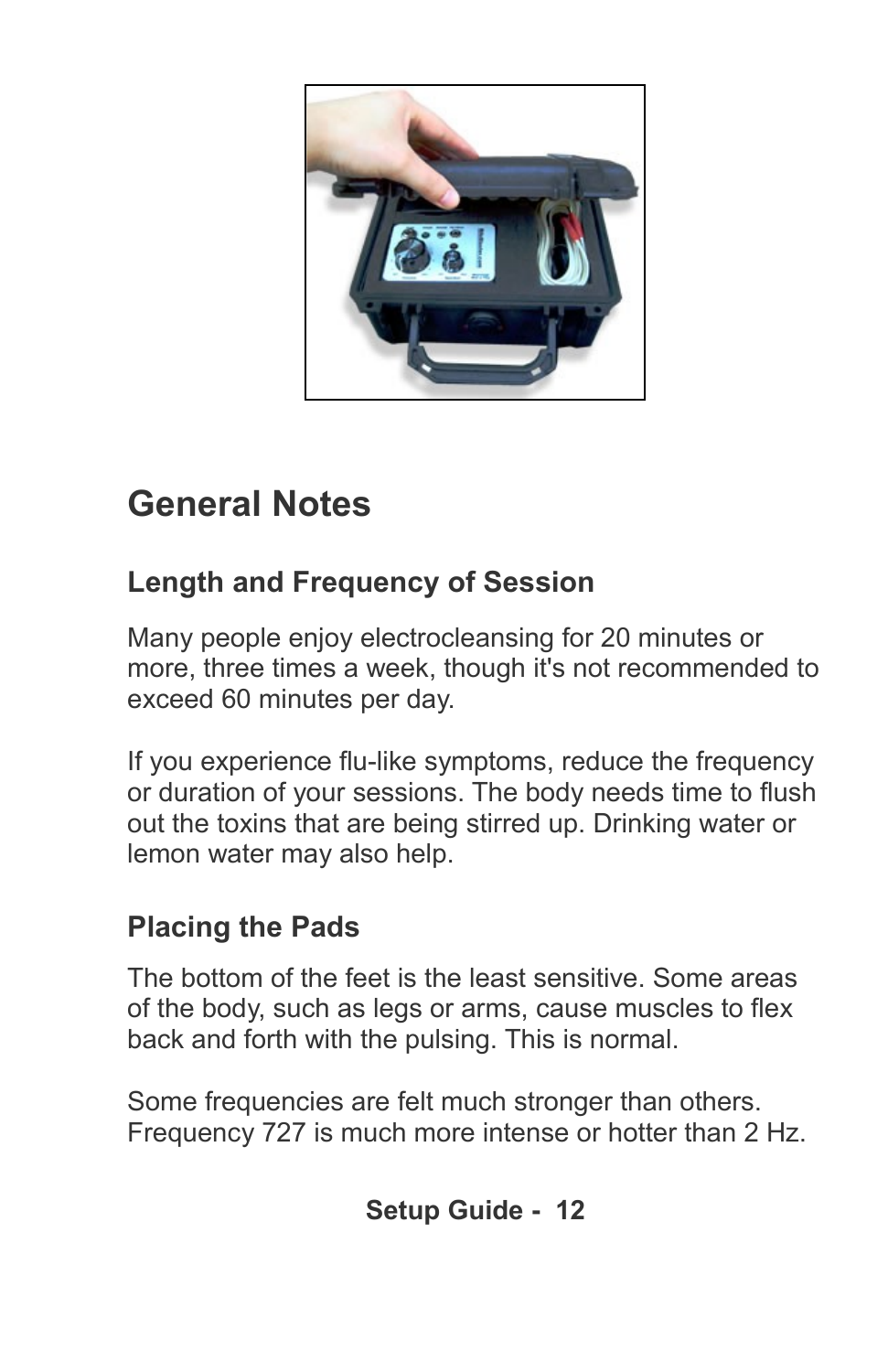As you turn up the large intensity or volume knob, you will feel a tingling sensation. Find an intensity that is comfortable for you. After a few minutes the sensation will start to drop away slightly. This is called "accommodation." When this happens you can turn the volume up until it feels comfortable again.

Keep the intensity or volume control within easy reach so you can make adjustments. If you are running a variety of frequencies, you may need to adjust the knob each time a frequency changes.

#### **Monitoring**

Two colored lights monitor progress. The red power light shows that the unit is powered on. The green Umph meter pulses with the frequency. The stronger the green light pulses, the stronger the frequency being delivered.

If you want more Umph, you can adjust either the intensity or volume knob on the Electrobooster or turn up the volume on your computer.

### **Making a Selection**

Select a disorder from the list on the computer screen by clicking once. The disorder will be highlighted. Disorders are made up of a bank of frequencies. If you don't know what disorder to use, choose the **Universal Healing Frequency**. This is the most popular setting. If you enjoy a particular frequency when it appears on the screen, it can be selected and run by itself. Individual frequencies are listed at the end of the disorders list.

**Electrocleansing** is enjoyable and relaxing. Have fun.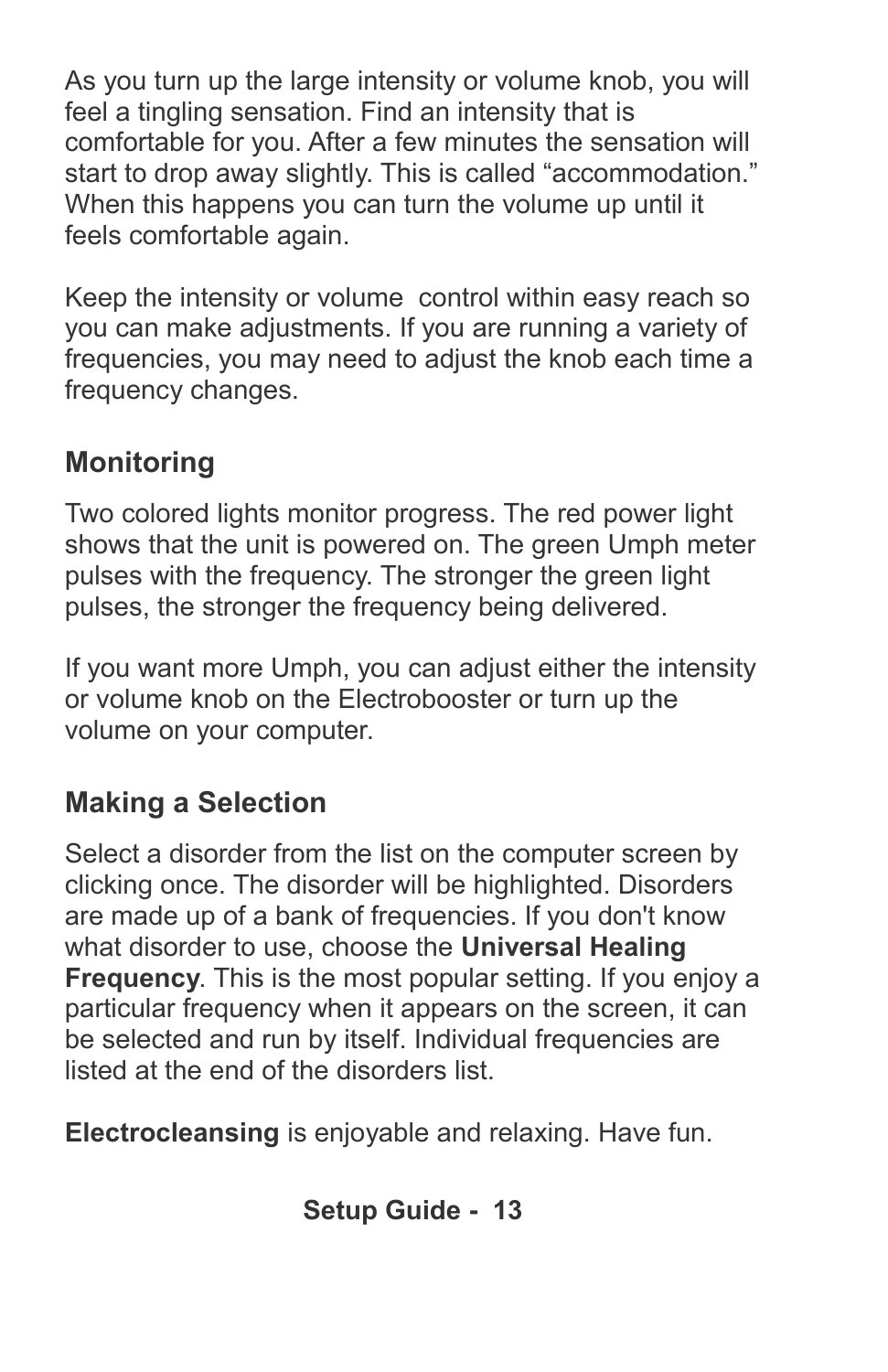### **Warnings and Safety Considerations**

### **USE COMMON SENSE**

- Be careful on areas of the body that lack sensation. Don't turn the large knob too high just because you can't feel it.
- Do not remove the pads until the EB22 Intensity knob is turned down or off to avoid an uncomfortable sensation.



- Don't put the pads on the temples, or on sensitive areas of the body.
- Pregnant women should be cautious and not place pads over the uterus.
- This unit is not recommended for people with heart pacemakers.